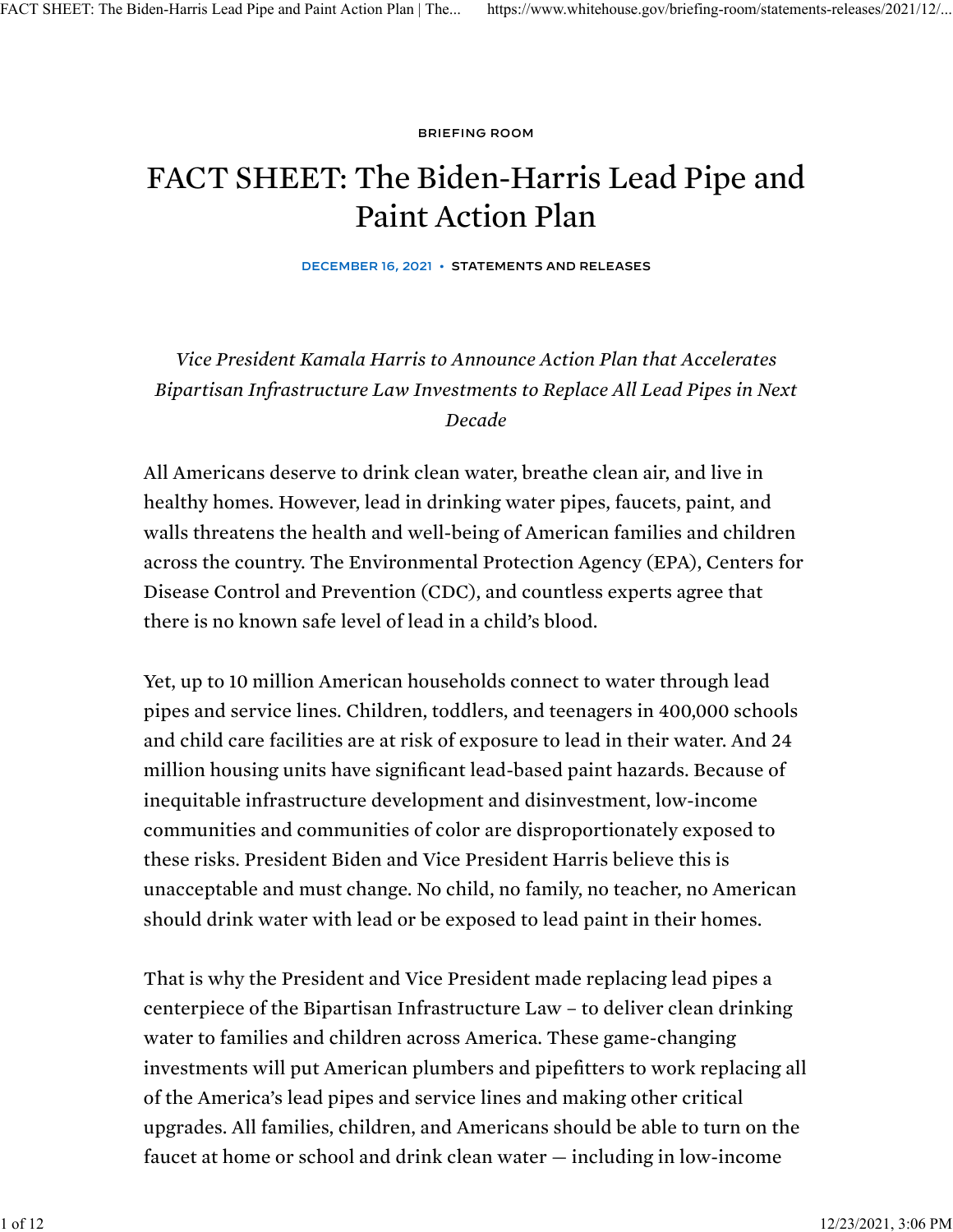communities and communities of color that have been disproportionally affected by dangerous lead pipes – while we also create good paying jobs remediating lead paint in homes.

Today, the Biden-Harris Administration is releasing its Lead Pipe and Paint Action Plan. The plan represents a historic effort of unprecedented ambition that will deploy catalytic resources from the Bipartisan Infrastructure Law while leveraging every tool across federal, state, and local government to deliver clean drinking water, replace lead pipes, and remediate lead paint. The plan includes over 15 new actions from more than 10 federal agencies that ensure the federal government is marshalling every resource to make rapid progress towards replacing all lead pipes in the next decade.

Specifically, the Administration is signaling to local, state, and federal partners it stands ready to work together to accelerate the replacement of lead pipes in the next decade, building back better where kids are – in their homes, schools, child care centers, playgrounds, and more – while focusing on the disadvantaged and often overlooked communities. And, the Administration is continuing its work with Congress to provide resources through the Build Back Better Act to provide local communities additional support for clean drinking water and lead paint removal.

The Biden-Harris Lead Pipe and Paint Action Plan takes a bold step forward to protect our families by ensuring America's drinking water and homes are safe and healthy more than 15 new actions, including:

- Collaborating with local, state, and federal partners to accelerate the replacement of lead pipes over the next decade;
- EPA allocating \$3 billion in Bipartisan Infrastructure Law funding to states, Tribes, and Territories for lead service line replacement in 2022, and calling on states to prioritize underserved communities;
- EPA launching a new regulatory process to protect communities from lead in drinking water;
- Treasury clarifying that the \$350 billion State and Local Fiscal Recovery Fund provided in the American Rescue Plan can be used for lead service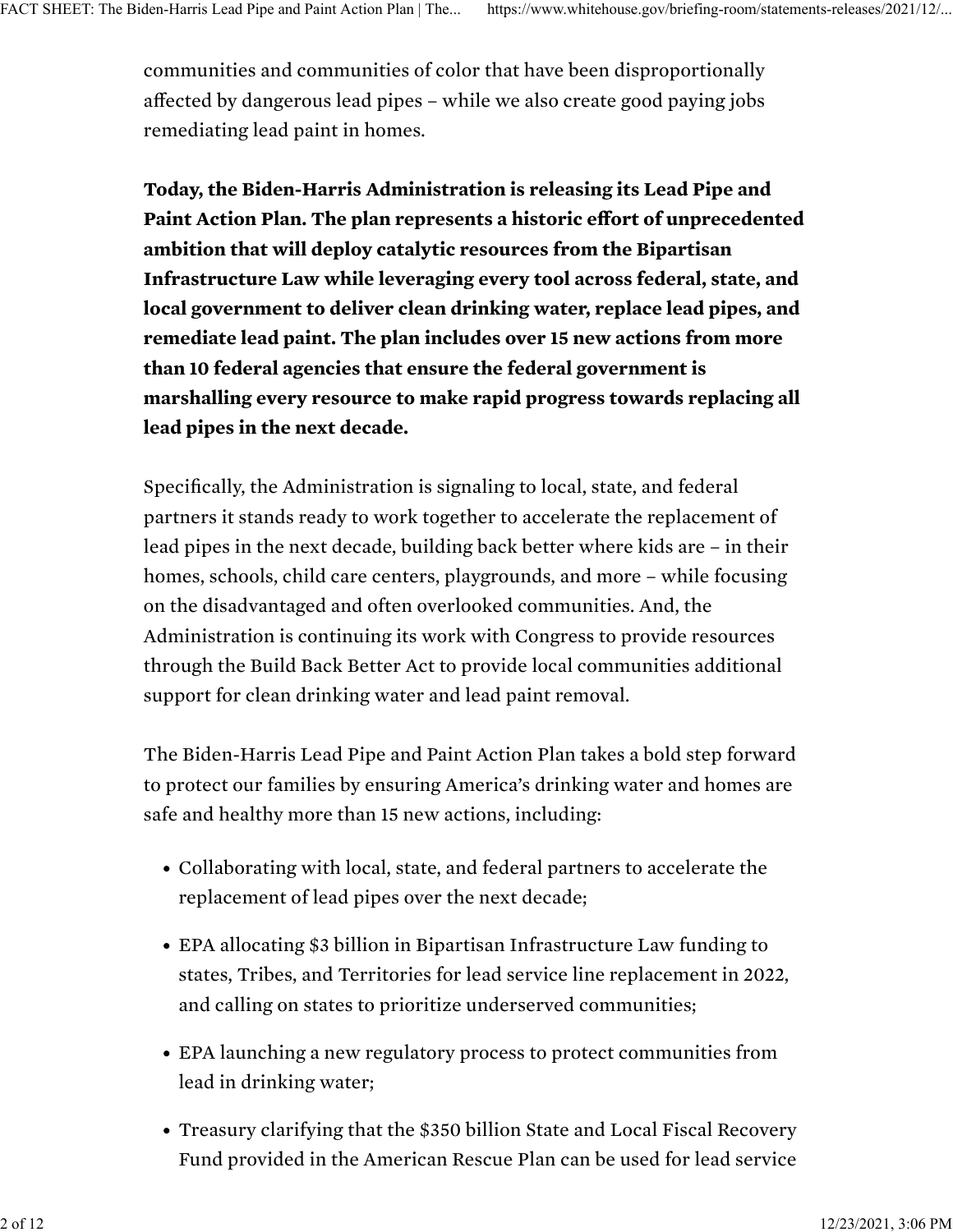line and lead faucet and fixture replacements;

- EPA and DOL establishing regional technical assistance hubs to fast track lead service line removal projects in partnership with labor unions and local water agencies;
- HUD awarding grants to remove lead paint and other home health hazards in low-income communities to protect children and families;
- CDC closing gaps in childhood lead testing through the Childhood Lead Poisoning Prevention Program;
- HUD, USDA, and DOI committing to remove lead service lines and paint hazards in federally-assisted housing, including Tribal housing; and
- Establishing a new Cabinet Level Partnership for Lead Remediation in Schools and Child Care Centers.

This funding builds on \$350 billion provided in the American Rescue Plan that states, localities, and Tribes are able to utilize for lead pipes and the replacement of faucets and fixtures inside schools and child care facilities. In addition to activating these investments, the Bipartisan Infrastructure Law delivers the central funding to achieve the President's bold vision as the Administration will accelerate its efforts leveraging new and existing funds, proposing ambitious regulations, removing obstacles to lead line replacements, and creating targeted efforts to remove lead lines from federally assisted housing and schools and child care centers.

*Read the full action plan below.*

## THE BIDEN-HARRIS LEAD PIPE AND PAINT ACTION PLAN

Lead exposure is a critical public health issue. It can cause damage to the brain and kidneys and can interfere with the production of red blood cells that carry oxygen to all parts of the body. Even low-level lead exposure is of particular concern to developing the fetus, infants, and children. According to the CDC, more than half of children in the U.S. are at risk of lead exposure – often in their own home. The CDC recently updated its blood lead reference value to better identify children with higher levels of lead in their blood.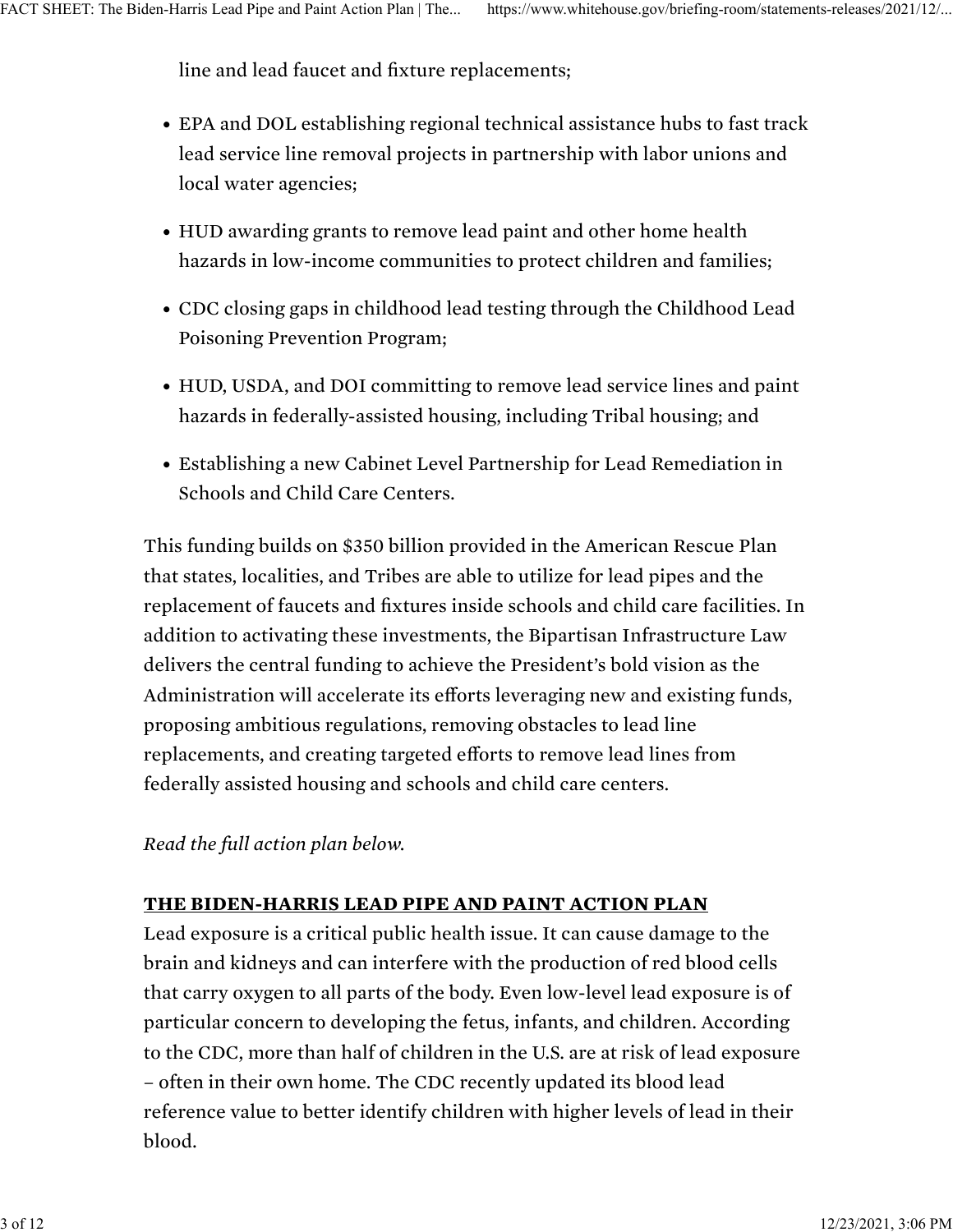Up to 10 million American households and 400,000 schools and child care centers are served by a lead service line or pipes and other fixtures. Approximately 24 million housing units have significant lead-based paint hazards, of which 4 million of these are home to young children.

The impacts of lead pipes and paint are not evenly distributed. Low-income people and communities of color are disproportionately exposed to the risks of lead-contaminated drinking water. Non-Hispanic Black people are more than twice as likely as non-Hispanic white people to live in moderately or severely substandard housing, which are more likely to present risks from deteriorating lead-based paint.

At the same time, EPA's 2021 Economic Analysis of the benefits of lead service line replacement show significant increases in lifetime earnings, associated with avoided intelligence quotient (IQ) loss in children, as well as reduced risks of cardiovascular disease, kidney disease, and other adverse effects.

The Biden-Harris Administration will correct these wrongs and use every tool at its disposal to eliminate all lead service lines and remediate lead paint. The President's agenda invests:

- \$15 billion of direct funding from the Bipartisan Infrastructure Law for lead service line replacements at EPA through the Drinking Water State Revolving Fund (SRF), and an additional \$11.7 billion in SRF funding for which lead pipes replacement is eligible;
- \$9 billion in the Build Back Better Act for lead remediation grants to disadvantaged communities through the Water Infrastructure Improvements for the Nation Act (WIIN) program, including for schools and childcare centers at EPA;
- \$1 billion in the Build Back Better Act for rural water utilities to remove lead pipes at the United States Department of Agriculture (USDA);
- \$5 billion in the Build Back Better Act for the mitigation and removal of lead-based paint, lead faucets and fixtures, and other housing-related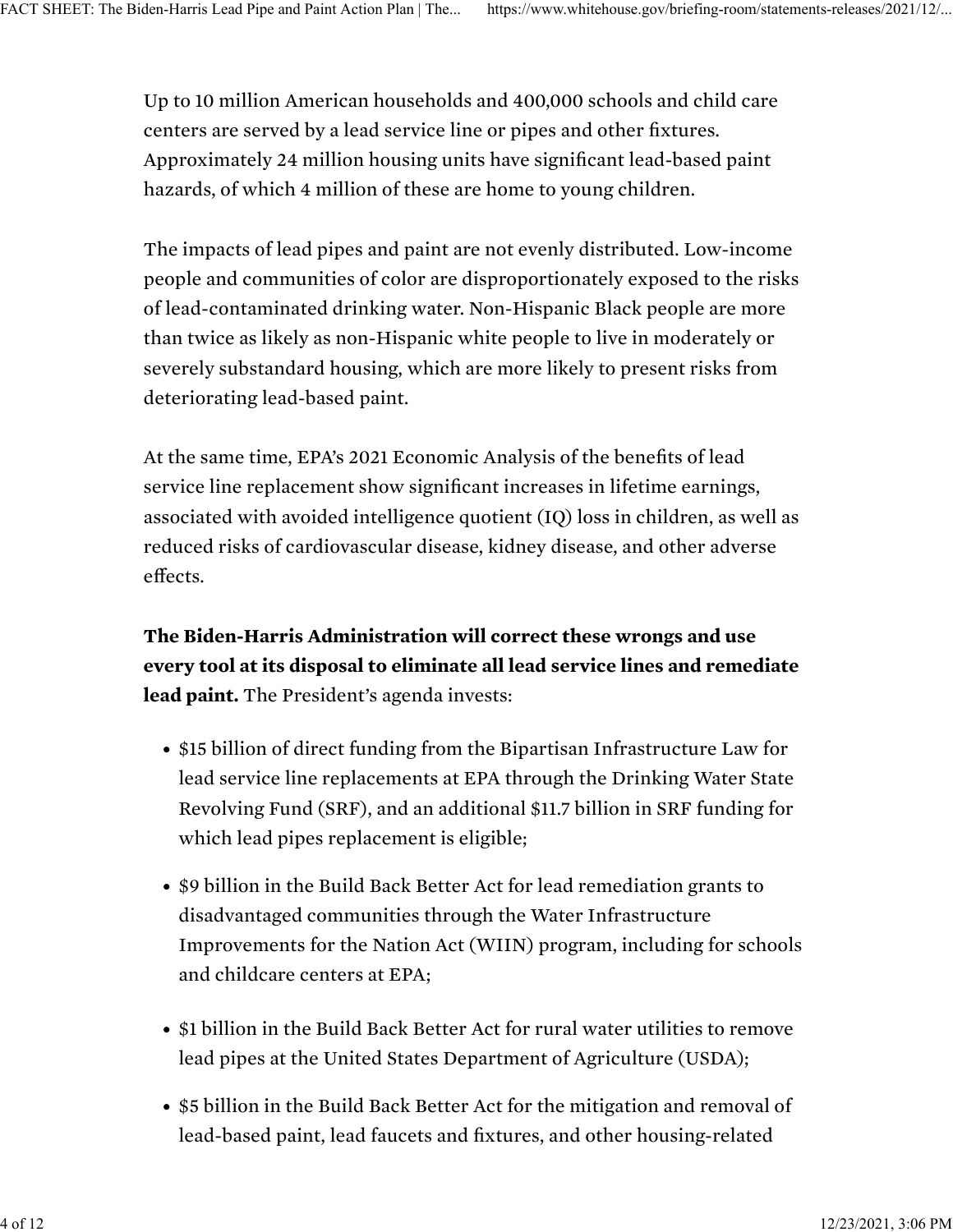health hazards in low-income households, by the Department of Housing and Urban Development (HUD); and

• \$65 billion of Build Back Better Act funding for public housing agencies and \$5 billion for other federally-assisted housing preservation and rehabilitation, which public housing agencies and owners can use to improve housing quality; this can include replacing lead pipes and privately-owned service lines.

This funding builds on \$350 billion provided in the American Rescue Plan that states, localities, and Tribes will be able to utilize for lead pipes and the replacement of faucets and fixtures inside schools and child care facilities.

In addition to activating these investments, the Administration will mobilize existing resources and programs, technical assistance, rulemaking and policy standards, and other tools to accelerate progress towards the President's goals. The Bipartisan Infrastructure Law delivers the central funding to achieve this bold vision as the Administration will accelerate its efforts leveraging new and existing funds, proposing effective regulations, removing obstacles to lead line replacements, and creating targeted efforts to remove lead lines from federally assisted housing and schools and child care centers.

The action plan will:

## 1. GET RESOURCES TO COMMUNITES

Announcing \$2.9 billion from the Bipartisan Infrastructure Law for Lead Pipe Replacement to States, Tribes, and Territories: [EPA is announcing](https://www.epa.gov/infrastructure/water-infrastructure-investments) [.](https://www.epa.gov/infrastructure/water-infrastructure-investments) The 2022 allocation is the first of five years of nearly \$15 billion in dedicated EPA funding for lead service lines that states will receive through the Bipartisan Infrastructure Law. EPA will encourage states to use these funds to advance proactive lead line replacement programs with a particular focus on disadvantaged communities. Moving forward, EPA will prioritize communities with the highest lead levels and those with environmental justice concerns. EPA will also partner with states to provide technical assistance to help disadvantaged communities overcome barriers to funding [that it will allocate \\$2.9 billion in Bipartisan Infrastructure Law funding to](https://www.epa.gov/infrastructure/water-infrastructure-investments) [states, Tribes, and territories for lead service line replacement in 2022](https://www.epa.gov/infrastructure/water-infrastructure-investments)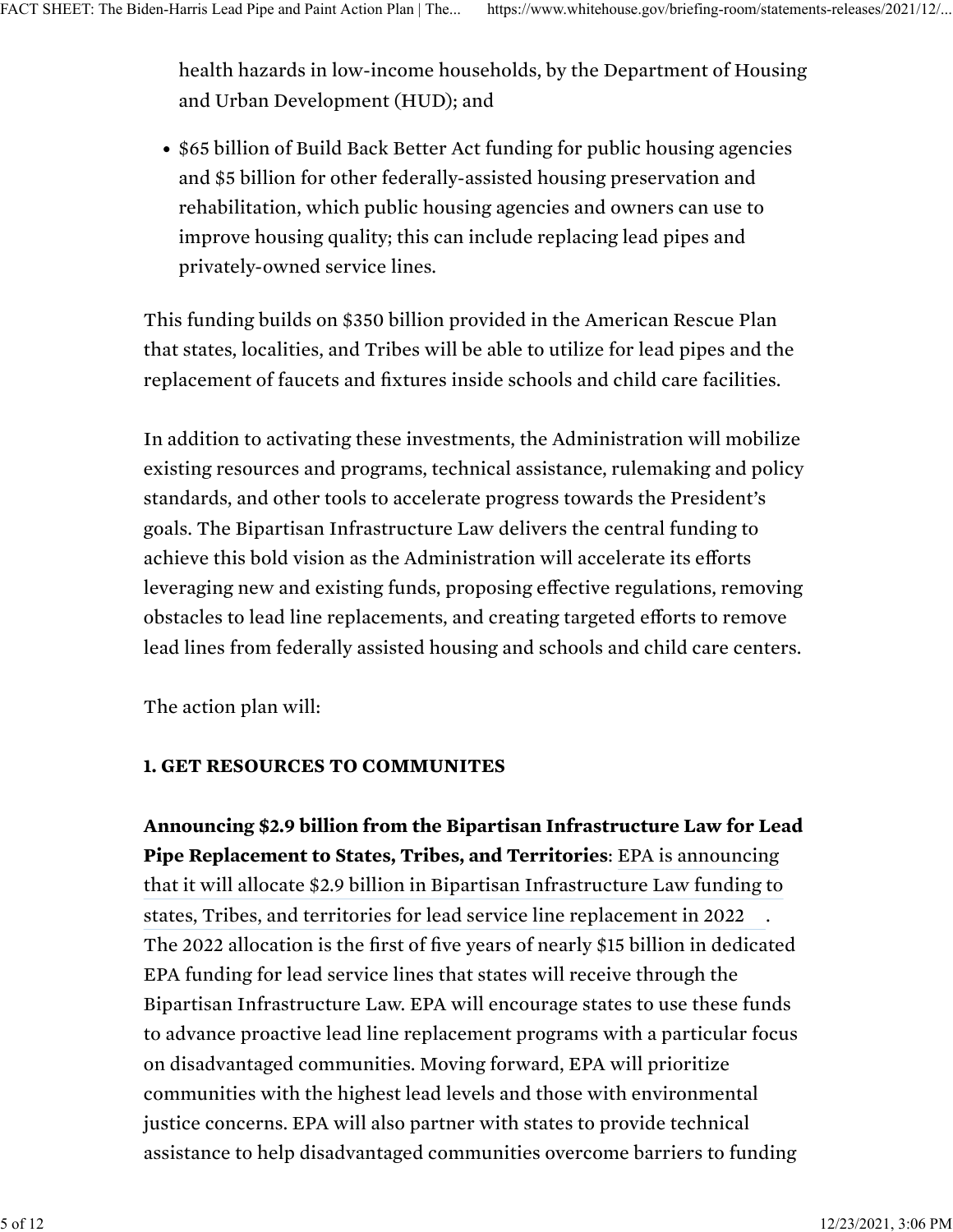through the SRFs. The 2022 allocation is the first of five years of nearly \$15 billion in dedicated EPA funding for lead serve lines that states will receive through the Bipartisan Infrastructure Law.

Committing to Issue National Bipartisan Infrastructure Law Water Investments Guidance to States: In the first quarter of 2022, EPA's Office of Water will issue national program guidance to states on water infrastructure funding through the Bipartisan Infrastructure Law. The guidance will be informed by robust stakeholder engagement, and will cover key implementation issues such as eligibilities, application and award requirements, compliance with Civil Rights Act Title VI, Made in America provisions, and more. The guidance will also include direction on the \$15 billion in dedicated lead service line funding, including the importance of rapid progress on inventories, prioritizing disadvantaged communities in project selection, and related issues to support the efficient and equitable use of funding from the law.

Clarifying State, local, and Tribal governments can use Fiscal Recovery Funds – the \$350 billion aid provided under the American Rescue Plan– for replacing lead service lines and protecting communities against lead in water: The Administration encourages state and local governments to use funds to replace lead service lines in their communities, an investment with long-term, transformational impacts for public health and family well-being. The Treasury Department will also take steps to ensure that funds can be used for a broad spectrum of services to address lead in water, including not only service line replacement but also replacement of internal plumbing and faucets and fixtures in schools and daycare centers, expanded water testing, projects to inventory lead lines, and outreach and education efforts to reach affected communities.

Establishing Regional Technical Assistance Hubs to Fast Track Lead Service Line Removal Projects:There are currently more than 148,000 public water systems in the United States. As part of the implementation of the Bipartisan Infrastructure Law, the EPA will establish Technical Assistance Hubs in select regions with a large concentration of lead service lines. The Hubs will be designed to support local water agencies to more rapidly remove lead service lines through regional collaborations. The Hubs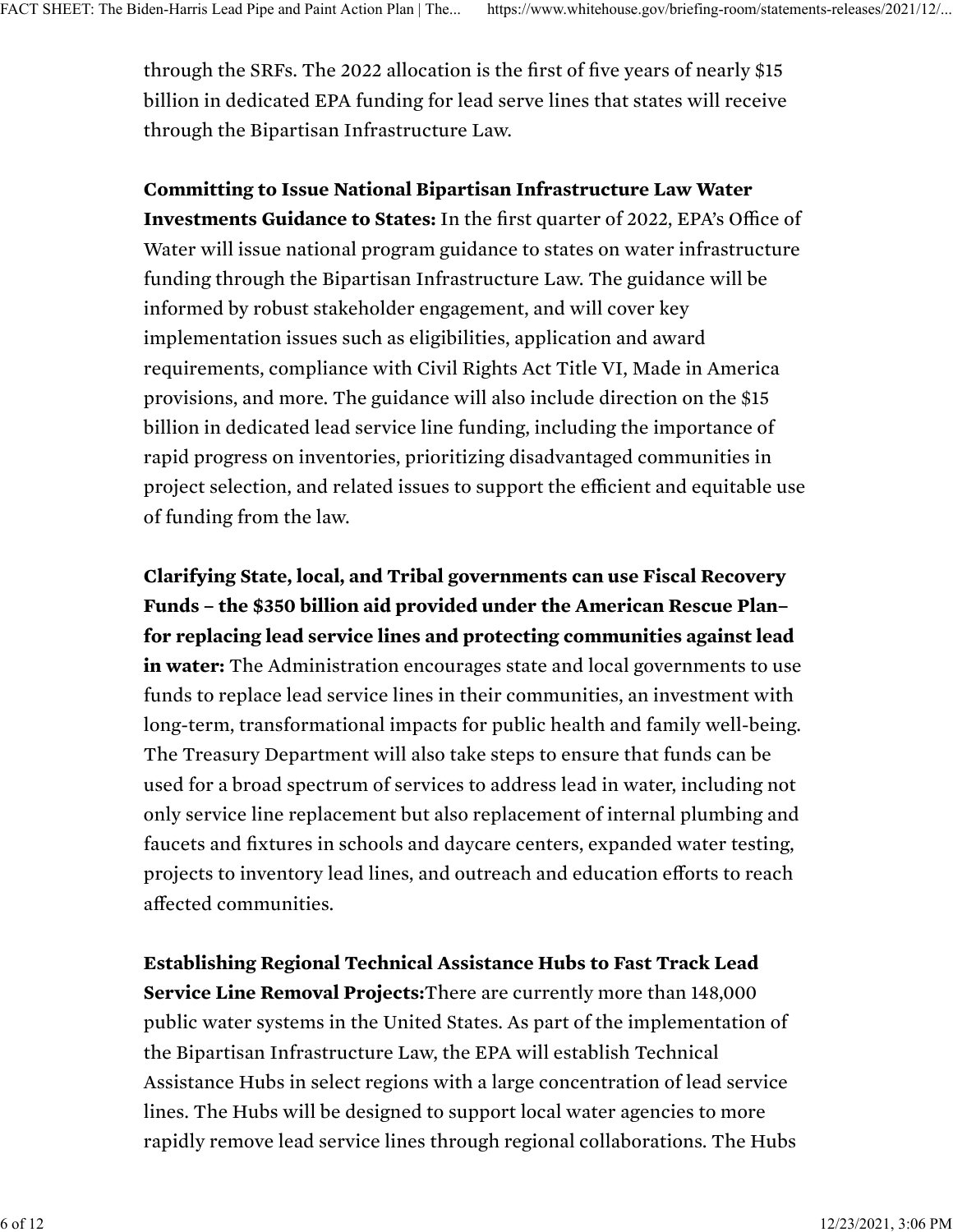will support local communities in developing lead service line inventories, creating model contracts for lead service line removal projects, and leveraging union expertise. The EPA and the Department of Labor will collaborate with labor unions to accelerate the replacement of lead pipes, including the potential to leverage existing union training centers to host state training seminars on lead service line replacement technologies and to create good paying union jobs.

Awarding Grants to Protect Children and Families from Lead Paint and Home Health Hazards: The Department of Housing and Urban Development (HUD) today awarded nearly \$13.2 million to state and local government agencies through its Lead Based Paint Hazard Reduction (LBPHR) program. LBPHR identifies and cleans up dangerous lead in lowincome households, in addition to other health and safety hazards in homes. The initial set of grants are targeted to city governments in Long Beach, California, Cleveland, Ohio, and Clarksville, Tennessee that will enable them to help low-income households in their communities to live in healthier homes free of lead paint and other hazards.

Leveraging Existing USDA Funding to Replace Lead Service Lines: USDA is committing to leverage existing funding to accelerate the replacement of lead pipes. That is why, today, Secretary Vilsack is announcing a \$27.6 million investment in loans and grants to the City of Bloomer, WI, for a water and sewer upgrade and replacement of 20,000 feet of lead-jointed water mains. The removal of all lead components from the drinking system will bring drinking water back into compliance for 3,539 people.

Directing Federal Agencies to Leverage Existing Funding: OMB will issue guidance to agencies directing them to ensure existing funding is leveraged and prioritized to achieve the President's lead remediation goal, while directing 40 percent of the benefits to disadvantaged communities and ensuring the replacement of entire lead service line. In addition, OMB will include a new lead pipes inventory of existing funding in our annual budget that tracks Administration wide investments in lead pipes.

#### 2. UPDATE RULES AND STRENGTHEN ENFORCMMENT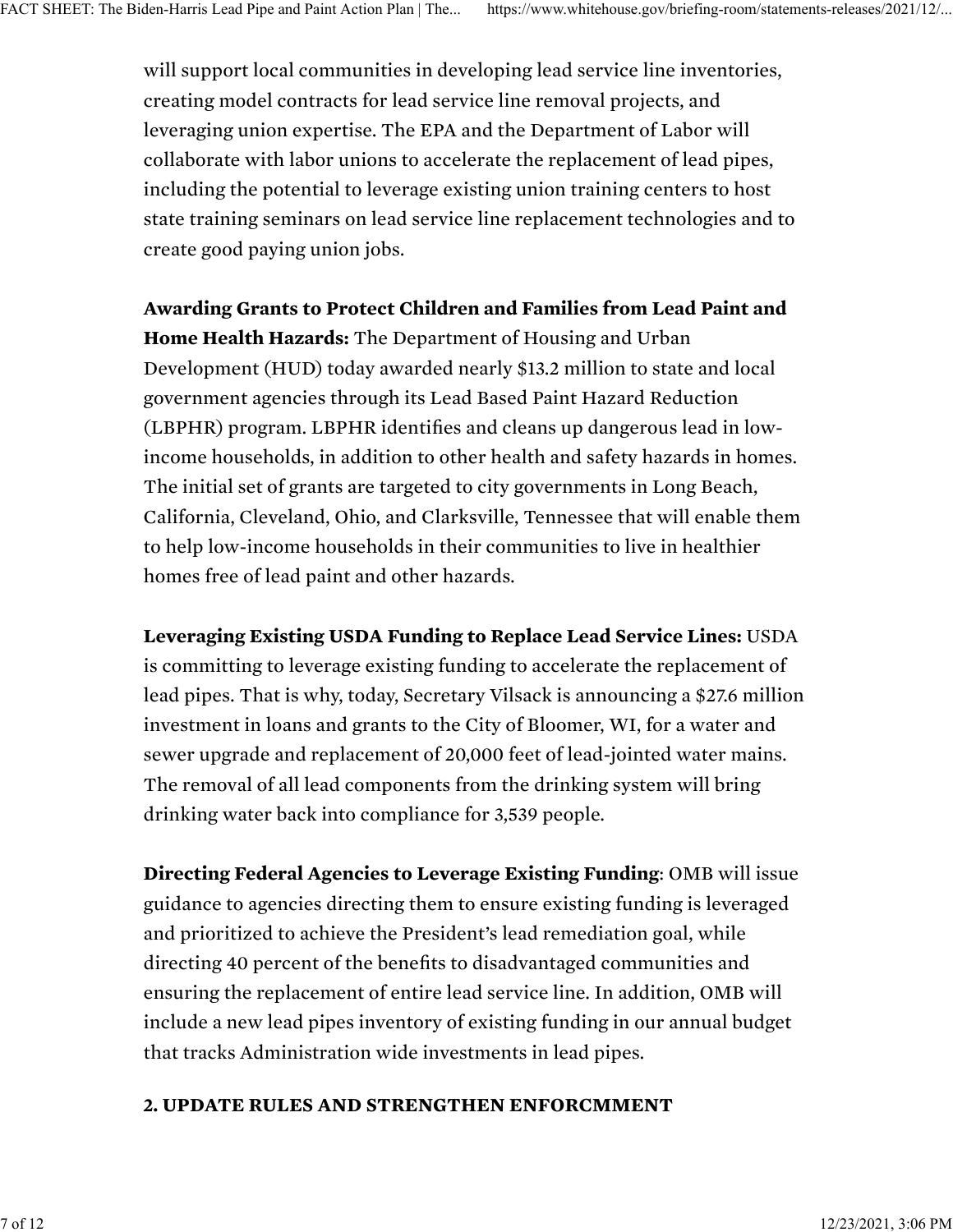Announcing the Development of a New Regulation to Protect Communities from Lead in Drinking Water: Today, EPA is announcing it will immediately begin to develop a [proposed National Primary Drinking](https://www.epa.gov/ground-water-and-drinking-water/review-national-primary-drinking-water-regulation-lead-and-copper) to strengthen key provisions of the National Primary Drinking Water Regulations: Lead and Copper Rule Revisions (LCRR). In addition, EPA is also committing to advance the following non-regulatory actions to support the replacement of 100 percent of lead pipes: [Water Regulation: Lead and Copper Rule Improvements \(LCRI\)](https://www.epa.gov/ground-water-and-drinking-water/review-national-primary-drinking-water-regulation-lead-and-copper)

- Developing and partnering on plans to ensure the equitable distribution of funds for reducing lead in drinking water;
- Committing to oversight and technical assistance for communities impacted by high lead levels;
- Improving risk communication through additional EPA guidance and tool development; and,
- Encouraging full lead service line replacement and strongly discouraging partial lead service line replacement.

Committing to Publish New Guidance on Lead Service Lines: Today, EPA is announcing that it will issue new guidance on implementation of the existing Lead and Copper Rule that will go into effect in December, 2021. The guidance will outline the critical steps local water systems should take to achieve 100% lead service line replacement. EPA also will publish guidance for developing lead service line inventories, including best practices, case studies, and templates. EPA is also updating the Safe Drinking Water Information System to support state and tribal data management needs for inventories. EPA also will pursue research to use data analytics and other methods to make it quicker and less expensive to identify and map lead service lines.

# 3. REDUCE EXPOSURE IN DISADVANGATED COMMUNITIES, SCHOOLS, DAYCARE CENTERS, AND PUBLIC HOUSING

Closing Gaps in Childhood Lead Testing: Today, CDC is announcing that they will identify and close gaps in childhood blood level lead testing through the Childhood Lead Poisoning Prevention Program, which includes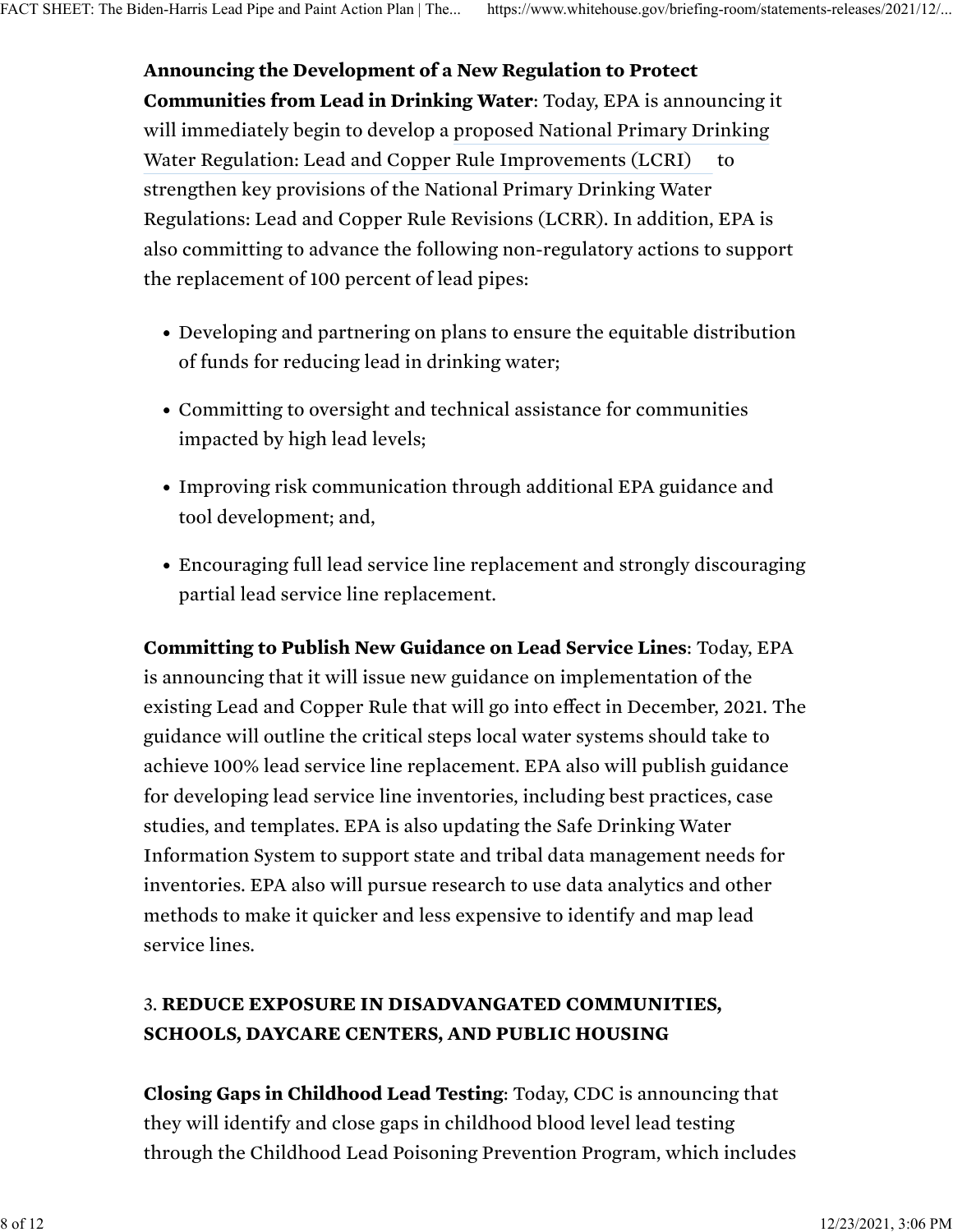62 funded jurisdictions across the U.S. The program conducts surveillance of blood lead levels, provides education and outreach to communities, and can respond to concerns in schools and daycare facilities with support for increased blood lead testing. Blood lead level surveillance data is used to track trends and identify risk hot spots, helping ensure federal investments reach areas with the highest levels of exposure. As service line replacement occurs, it is important to minimize unintended consequences by continuing to test the water supply and ensure that children are screened for blood-lead levels in high risk areas. CDC-funded public health programs will work closely with other state agencies to monitor and track the impact on blood lead levels.

#### Tracking the Benefits of Lead Pipe and Paint Investments in line with

Justice40: To meet the President's commitment to target 40 percent of the benefits of climate and clean energy investments to disadvantaged communities, OMB and CEQ are committing to track and make publicly available lead pipe and paint investments to disadvantaged communities.

#### Committing to Remove Lead Service Lines and Paint Hazards in Housing:

HUD, USDA, and the Department of the Interior (DOI) are committed to eliminating lead hazards in federally-assisted housing, including tribal housing. HUD and DOI will achieve this commitment by replacing lead water service lines whenever water main feeder lines are being replaced and eliminating or mitigating lead-based paint hazards when rehabilitating housing. USDA further commits to replace lead water service lines to all homes connected to a USDA funded lead remediation project when easements exist and eliminating or mitigating lead-based paint hazards when rehabilitating housing. The agencies pledge to focus on these critical issues wherever possible.

Releasing an Updated Strategy to Reduce Lead Exposure: Today, the EPA released *Strategy to Reduce Lead Exposures and Disparities in U.S. Communities* that identifies actions that EPA and other agencies are taking to: reduce community exposures to lead sources, identify communities with high lead exposures and improve their health outcomes, communicate more effectively with stakeholders, and support and conduct critical research to inform efforts to reduce lead exposures and related health risks. This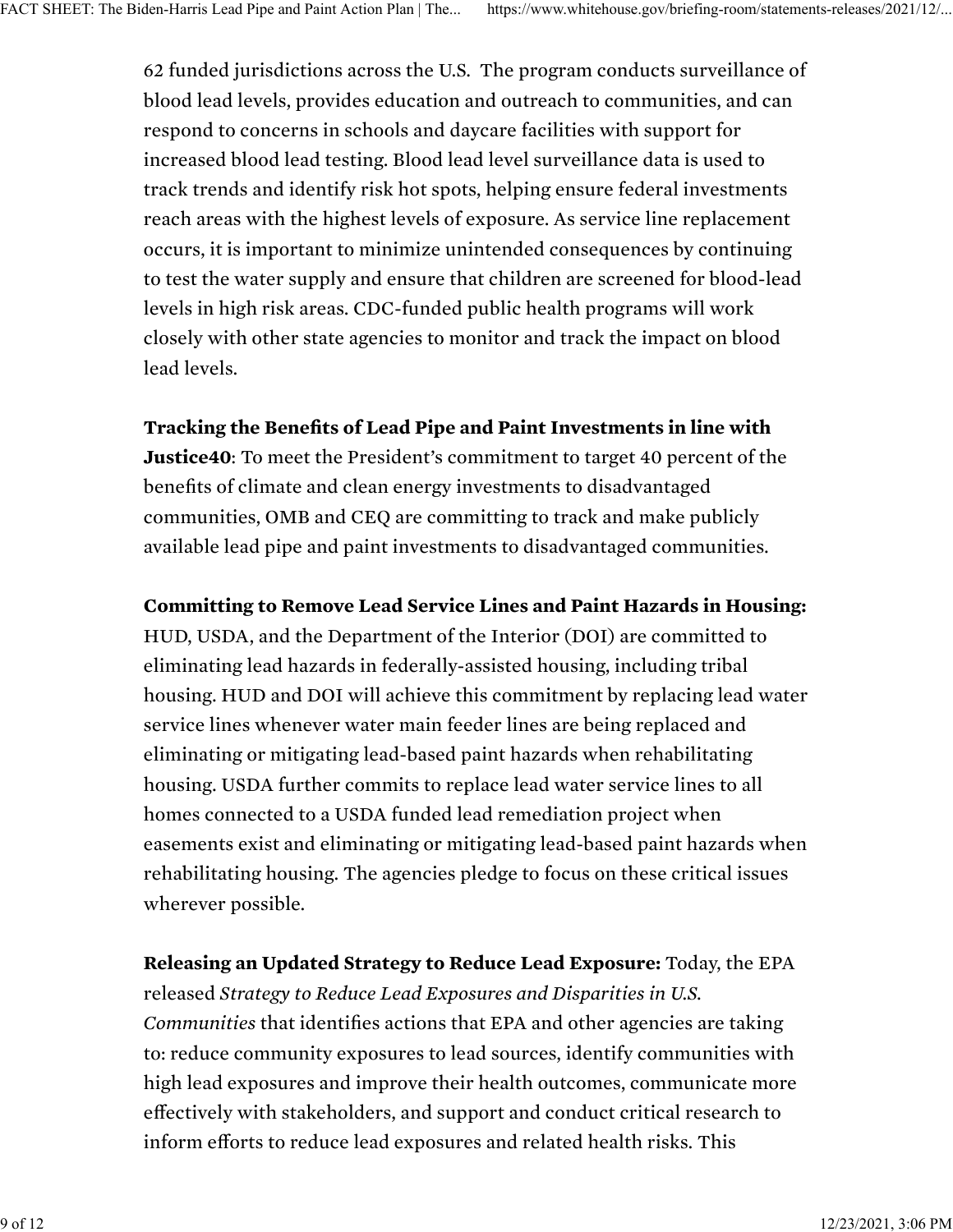strategy looks broadly at lead exposure pathways, including through drinking water and in homes and child-occupied facilities with lead-based paint hazards.

Establishing a New Cabinet Level Partnership for Lead Remediation in Schools and Daycare Centers: To begin to achieve the President's commitment to reduce lead exposure in 400,000 schools and childcare facilities, the Action Plan calls for the development of a *Cabinet Level Partnership for Lead Remediation in Schools and Childcare Centers*. This partnership between the Environmental Protection Agency, the U.S. Department of Education, the U.S. Department of Health and Human Services, and U.S. Department of Agriculture will commit to make rapid progress on lead remediation in schools and child care centers—safeguarding the health and well-being of a generation of young people. The agencies will initiate the partnership by convening joint stakeholder discussions to gather input from those on the frontlines of lead contamination in schools and childcare centers. The engagements will identify priority areas for coordination across the agencies; opportunities to align funds; address data gaps on lead contamination at schools and child care centers; and development of coordinated guidance to reduce the risk of lead exposure in the nation's schools and childcare facilities. This Interagency Partnership will build on several foundational actions currently underway at the agencies, including:

- Environmental Protection Agency (EPA): EPA will allocate funding through the Water Infrastructure Improvements for the Nation (WIIN) Act, including \$25 million in 2022 to improve drinking water quality in small, underserved, and disadvantaged communities. EPA will also continue its 3Ts (Training, Testing, and Taking Action) program for Reducing Lead in Drinking Water in Schools and Child Care Facilities. The program develops and disseminates tools and educational resources for states, schools, and childcare facilities on implementing a sustainable lead remediation programs, conducting lead tests, taking action to reduce lead exposure, and communicating results and action quickly and effectively to the parents, staff, and others who might be affected.
- Department of Education (ED): ED is working with federal partners to support schools in using the American Rescue Plan's Elementary and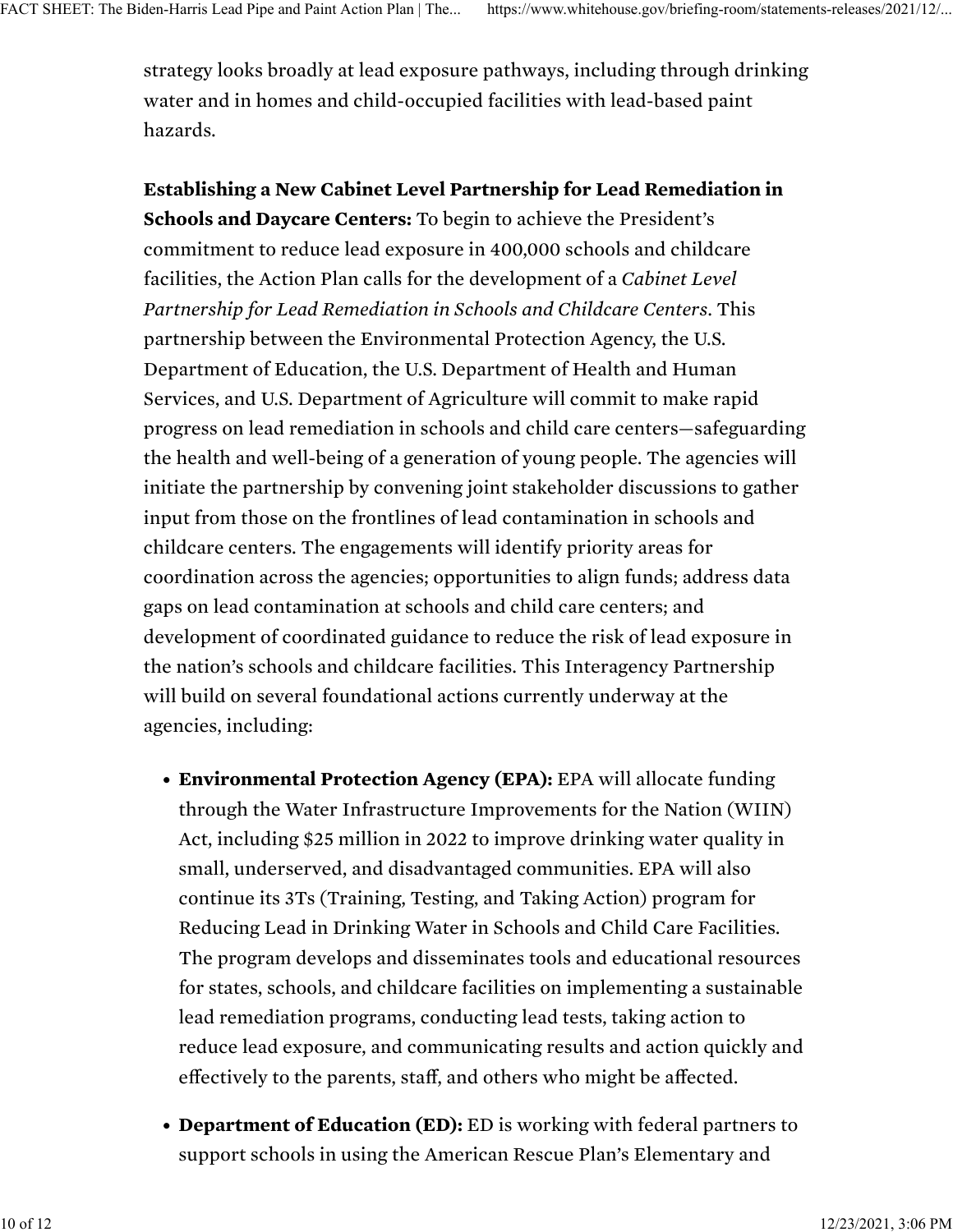Secondary School Emergency Relief and State and Local Relief funds to reduce lead exposure and provide clean drinking water in schools. ED will also continue to advance healthy school environments through the U.S. Department of Education Green Ribbon Schools (ED-GRS) recognition award with the benefit of input from engaged stakeholders and federal partners. ED will also use its leadership and public engagement, technical assistance, and research, to address a variety of environmental matters in schools, such as lead in water. ED has recently stood up a Core Environment, Sustainability, and Infrastructure Team (CESIT) and will determine how it can best address these issues and provide appropriate and useful guidance to education stakeholders. ED is developing a proactive plan of action to advance school sustainability, health, and environment with input and participation from the federal family. ED expects to spotlight actions to address ventilation and lead in water, among other topics.

• Health and Human Services (HHS): HHS will pursue actions through the Centers for Disease Control (CDC). CDC's nation-wide network of Childhood Lead Prevention Program (CLPPP) Grantees and Pediatric Environmental Health Specialty Units (PEHSU) will continue to support lead poisoning prevention activities across the country. CDC currently funds 56 CLPPPs including support for 48 state programs, DC, and Puerto Rico. CLPPP recipients ensure a connection with schools and child care facilities to identify children with elevated blood lead levels and provide care services to children that are at-risk. CDC's grants will educate child care providers and school staff about lead poisoning and the importance of early lead screening, establish partnerships with local and state agencies to conduct water testing for lead to assure childcare facilities are lead-safe or lead-free, and create outreach material to prevent lead exposure through drinking water. CDC also will continue to support the PESHUs, which are regional centers of excellence for support to clinicians dealing with patient concerns associated with environmental hazards, such as lead. Both the CLPPPs and the PEHSUs support lead elimination activities in schools and early education centers by providing technical assistance, education, and outreach. HHS will also pursue actions through the Office of Head Start and Office of Child Care.